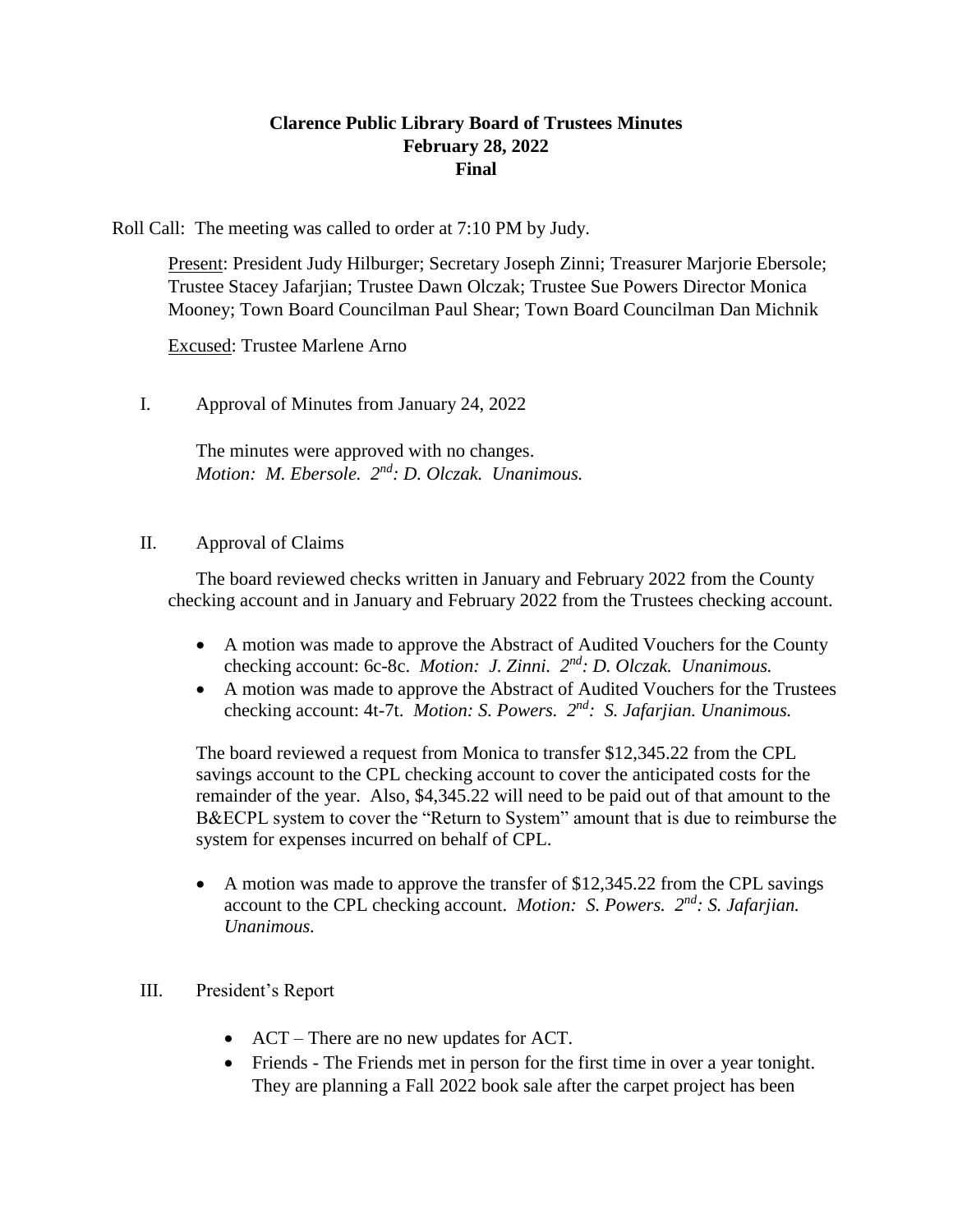completed. Also, they are sponsoring Clifford the Big Red Dog at the 2022 Bark in the Park event that will be held at the Main Street Park on May 28<sup>th</sup>.

- Judy asked Paul and Dan if the Town would reimburse a portion of the cost to replace damaged shelving in the work area. Monica received a quote for approximately \$11,000 to build out new shelves and the Friends deemed that too expensive to cover the costs themselves. The intent for the Friends is to spend their money on programs or items that the patrons of the library can use. Paul and Dan have asked Monica to obtain specific information regarding the quoted premium (i.e. type of wood, length, stained or unstained) before this is presented to the Town Board.
- IV. Director's Report
	- CPL was ranked  $7<sup>th</sup>$  in circulation and patron vists in January.
	- CPL gave away KN-95 masks and approximately 900 COVID test kits month. They have also been providing patrons with tax booklets. AARP Tax Aide has asked Monica if they could come on premises next year, but she will not provide a definite answer at this time due to the pandemic.
	- The Garden Friends of Clarence donated \$750 on behalf of the Dorothy Schueler Memorial to be spent mainly on children's materials or books for the gardening collection.
	- Additional materials were purchased for the STEM Kits and the Library of Things.
- V. Public Comment
	- Paul advised the Board that the low bidder packet was reviewed and approved by the Town Board. The purchase order was signed on February 25<sup>th</sup> and the contractor is trying to determine when we can expect the delivery of the carpet. Once that is known, the contractor will contact Monica to have a preconstruction meeting.
- VI. Unfinished Business
	- **Long Range Plan**  The board reviewed the final draft of the long range plan. A motion was made to adopt the plan with the changes that were made after January's meeting. *Motion: M. Ebersole. 2nd: S. Powers. Unanimous.*
- VII. New Business
	- **Amendments to the B&ECPL Employee Handbook and Personnel Policies and Procedures Manual** – The Board reviewed the changes that were made to the handbook and manual regarding Union Membership, Sick